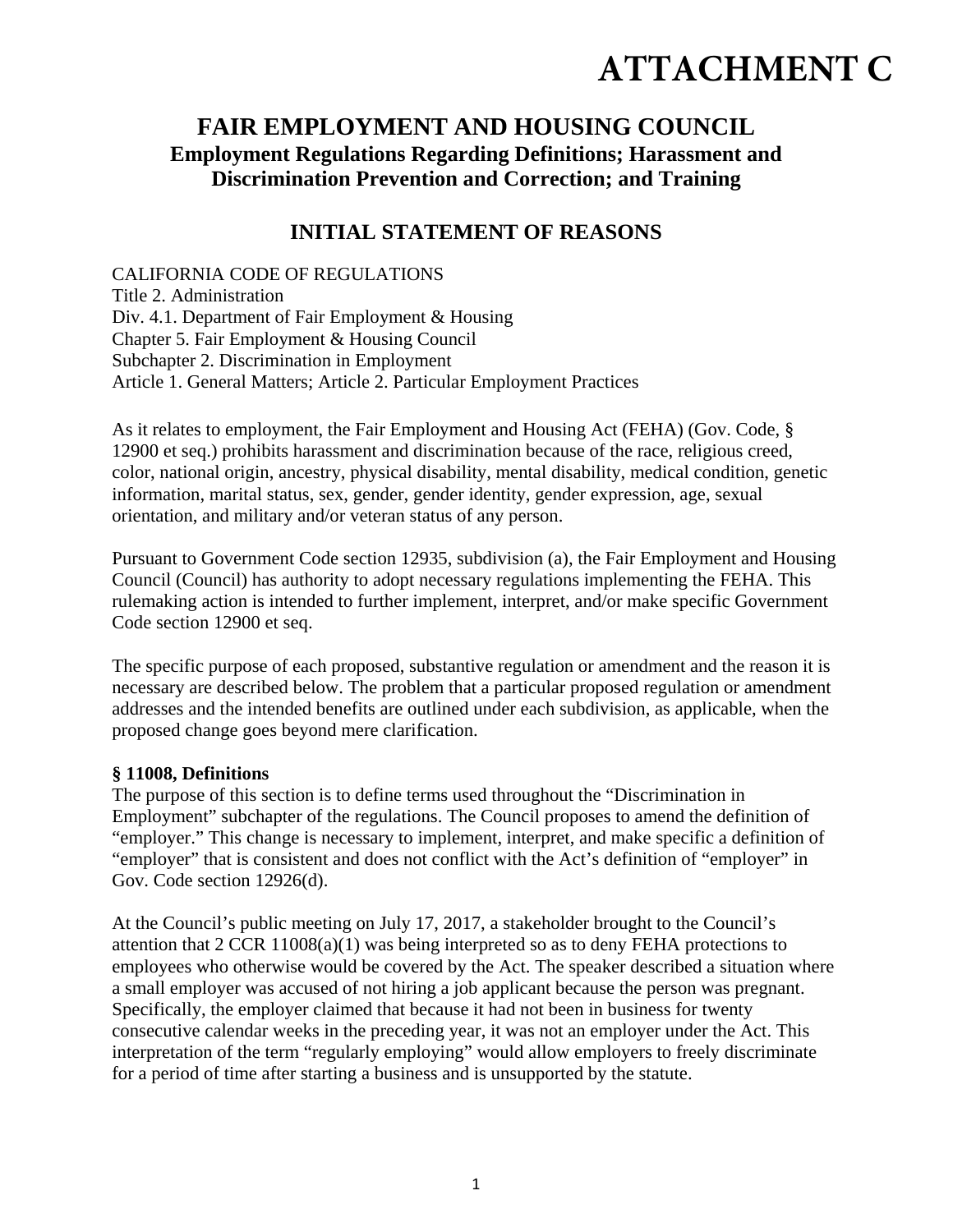In relevant part, Gov. Code sec. 12926(d) defines "employer" as follows: "'Employer' includes any person regularly employing five or more persons, or any person acting as an agent of an employer, directly or indirectly, the state or any political or civil subdivision of the state, and cities…." The statute's implementing regulation at 2 CCR 11008(a)(1) provides as follows: "'Regularly employing' means employing five or more individuals for each working day in any twenty consecutive calendar weeks in the current calendar year or preceding calendar year." Thus, the regulation imposes a 20-week period of employment, pins it to the calendar year, and requires the 20 weeks to be consecutive; whereas, FEHA contains no such limitations.

Although FEHA pre-dated Title VII of the federal Civil Rights Act of 1964,<sup>1</sup> section  $11008(b)(1)$ appears to have been derived, at least partially, from the definition of "employer" contained in Title VII and its implementing regulation at 29 CFR 825.105. Section 2000e (b) provides as follows: "The term 'employer' means a person engaged in an industry affecting commerce who has fifteen or more employees<sup>2</sup> for each working day in each of twenty or more calendar weeks in the current or preceding calendar year...." However, section  $11008(a)(1)$ , is even more restrictive than Title VII, in that it requires the 20 workweeks to be "consecutive."

There is no good reason for California to adopt or follow the Title VII definition in this circumstance. As noted above, the wording of the federal and state statutes are significantly different. Moreover, since its inception, the policy behind FEHA has been to expand, not restrict, the rights of Californians to be free from discrimination in the workplace. "Regularly employing" should be viewed as an expansive term, rather than one that restricts protections under the Act. Accordingly, there is no legal justification for adopting a more restrictive standard than is established by California's own governing statute.

This is borne out by the policy statements codified in FEHA and by numerous California courts that have interpreted the Act. First, by declaring it the public policy of the state to protect the right to be free from discrimination on enumerated bases, and declaring the rights protected by FEHA to be "civil rights," the Legislature has made it clear that the Act's provisions must be broadly interpreted. (See, Gov. Code §§ 12920 and 12921). Taking up this call, courts have consistently held that FEHA must be "liberally construed." (See, e.g., *City of Moorpark v. Superior Court* (1998) 18 Cal.4th 1143, 1157-1158; *Bagatti v. Dept. of Rehabilitation* (2002) 97 Cal.App.4th 344, 367-368; *State Personnel Board v. Fair Employment and Housing Commission*  (1985) 39 Cal.3d 422.) As one court put it, the Legislature intended FEHA "to amplify" the rights of victims of discrimination. (*Rojo v. Kliger* (1990) 52 Cal.3d 65, 75.)

Given the mission of the statute, it is reasonable to conclude that the term "regularly employing" is intended to amplify, not to limit protections. Thus, in *Robinson v. Fair Employment and Housing Commission* (1992) 2 Cal.4<sup>th</sup> 226, 243, the Supreme Court applied a "liberal construction" analysis to affirm the Commission's jurisdiction over a small employer who had six part-time and full-time employees such that on only two days per week were there as many as five employees. Broadly interpreting the statutory definition, the court concluded that the number

 $142$  U.S.C. sec. 2000e(b)

<sup>&</sup>lt;sup>2</sup> The numerosity requirement for discrimination, retaliation, and opposition claims under FEHA is five employees (Government Code section 12926(d); for the California Family Rights Act, the numerosity requirement is 50 employees (Government Code section 12945.2); and for harassment, the numerosity requirement is one employee (Government Code section 12940(j)(4).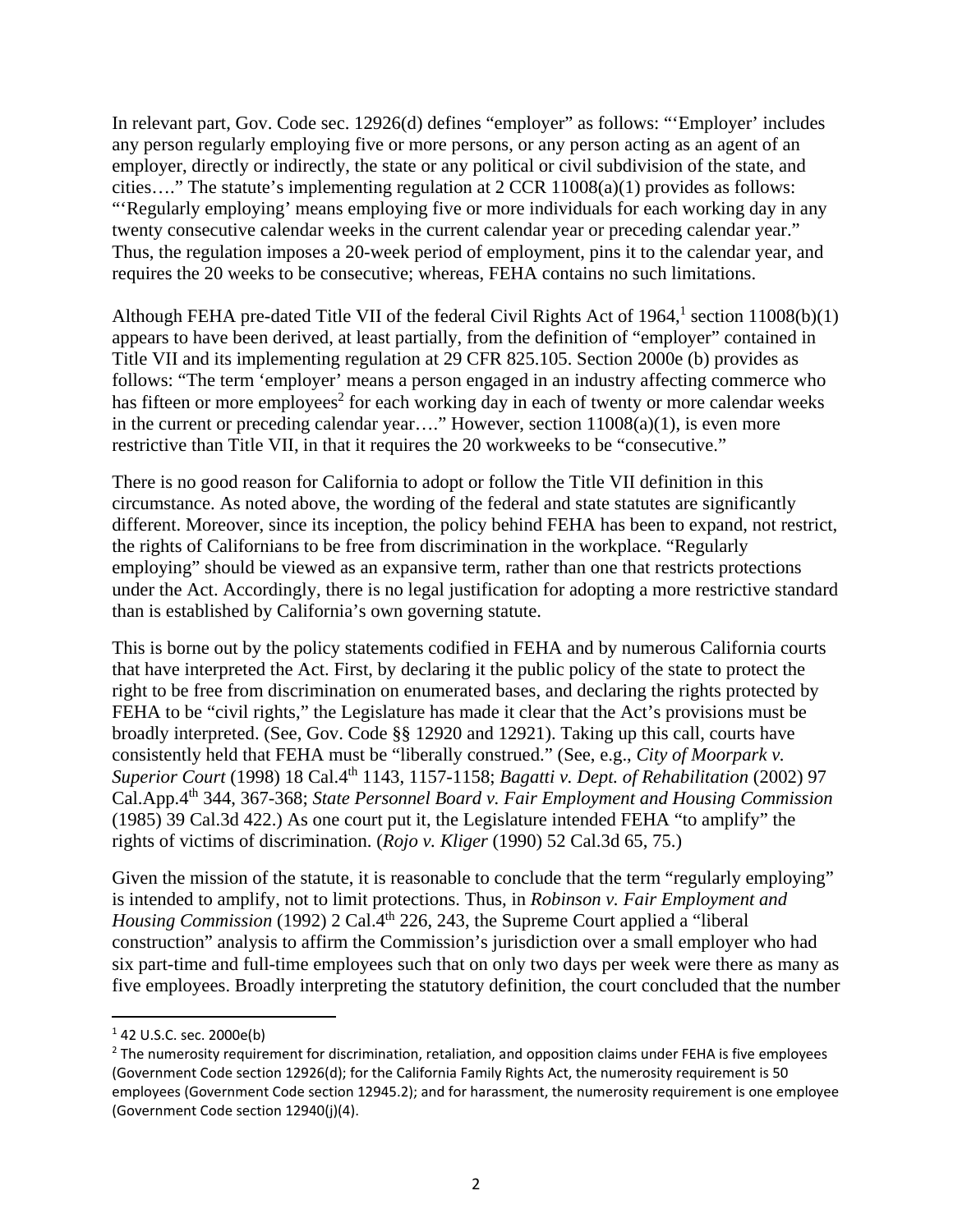of persons on the payroll, not the number working on any particular day, is determinative of the number of employees an employer "regularly employs." As such, part-time employees, even if they do not work every day, must be included in counting.

Very recently, the Iowa Supreme Court resolved a dispute under the Iowa Civil Rights Act (ICRA), which has the same "regularly employing" language as FEHA. *Simon Seeding and Sod v. Dubuque Human Rights Commission* (2017) 895 N.W.2d 226. In that case, a landscape company with seasonal operations claimed it was exempt under the ICRA because it had fewer than the four-employee minimum during a 20-workweek period. Citing *Robinson*, the Iowa Supreme Court rejected the employer's argument. Like FEHA, the Iowa statute contains no 20 week limitation, and the Iowa Supreme Court refused to graft Title VII's definition into the state law, as a federal court in Iowa previously had done. Instead, the court held that payroll approach should be used to count employees to determine the small-employer exemption, "without regard to the number of weeks individual employees worked." (*Id*. at p. 443.)

The Council believes that in reaching its conclusions regarding the proper definition of "regularly employing," the Iowa Supreme Court wisely and cogently relied on California Gov. Code section 12926(b) and California jurisprudence in *Robinson* to reach a just conclusion. Taking guidance from these cases, the Council has concluded that the current regulation, 11008(a)(1), impermissibly circumscribes the protections afforded by FEHA and offers the amendment to correct the problem. Accordingly, the Council proposes to revise the definition of "regularly employing," add a definition of "regular basis," elaborate on how to count employees, and uniformly apply the counting standards throughout the FEHA. This is necessary to clarify otherwise subjective terms and ensure consistency throughout the FEHA.

#### **§ 11023, Harassment and Discrimination Prevention and Correction**

The purpose of this section is to detail employers' duty to prevent and correct harassment and discrimination, the required contents of harassment and discrimination policies, and the dissemination and translation of such polices. The Council proposes to call the document that employers must distribute to employees a "publication on harassment" rather than "DFEH-185 brochure on sexual harassment." This change is necessary since the document must cover more than just sexual harassment, does not have to be in the form of a brochure, and does not have to follow the Department's old numbering convention. This change is technical in nature and better implements Government Code section 12950. Similarly, the Council proposes to add that employers must distribute their harassment, discrimination, and retaliation prevention policy. This addition too is technical and clarifies that it is not sufficient to merely have a policy; it must be distributed per Government Code section 12950(b). Finally, the Council proposes to add that "[i]n addition to the actions described above, every employer shall post a poster developed by the Department regarding transgender rights in a prominent and accessible location in the workplace." This is necessary to implement SB 396 (Stats. 2017, ch. 858) – which added that exact language as Government Code section 12950(a)(2).

#### **§ 11024, Sexual Harassment Training and Education**

The purpose of this section is to address the more nuanced rules regarding harassment prevention training and education that is mandated by Government Code section 12950.1. Covered topics are definitions, training requirements, training objectives and content, remedies for failure to comply with training requirements, and compliance guidance. The Council proposes to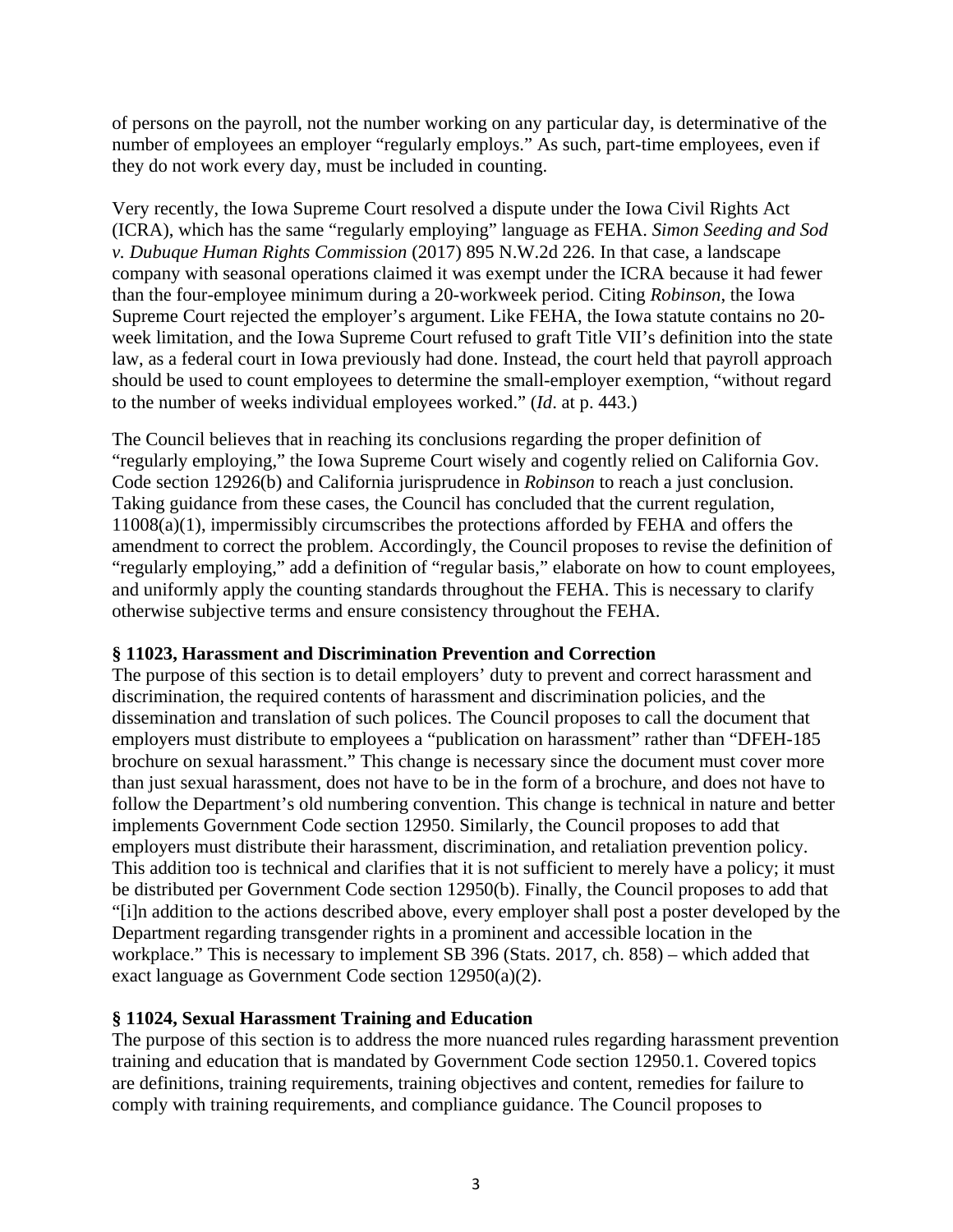incorporate SB 396 which added the following to Government Code section 12950.1 as subdivision (c): "An employer shall also provide training inclusive of harassment based on gender identity, gender expression, and sexual orientation as a component of the training and education specified in subdivision (a). The training and education shall include practical examples inclusive of harassment based on gender identity, gender expression, and sexual orientation, and shall be presented by trainers or educators with knowledge and expertise in those areas." Accordingly, the Council proposes to use broader terms when referring to what the training must include, including in the title of the section, to encompass gender identity, gender expression, and sexual orientation in addition to sex. This is necessary to implement the statute and clarify the regulations. Also, in section 11024(a)(3), the Council proposes to add that "employee" includes interns, unpaid volunteers, and persons providing services pursuant to a contract for the purposes of the section regarding harassment and training. As above, this addition implements the FEHA – in this case Government Code section  $12940(i)(1)$  – which sets a lower numerosity requirement of one employee for harassment claims and includes interns, unpaid volunteers, and persons providing services pursuant to a contract, groups that should both know how to prevent harassment and be aware of their rights. Finally, in section 11024(a)(6), the Council proposes to add "under the means described in section 11008(d)" after "'Having 50 or more employees' means employing or engaging 50 or more employees or contractors." This is necessary for clarity, namely reminding the reader of amendments to a different section, and to ensure that the same methodology is universally employed to ascertain the FEHA's coverage.

### **TECHNICAL, THEORETICAL, OR EMPIRICAL STUDIES, REPORTS, OR DOCUMENTS**

The Council did not rely upon any technical, theoretical or empirical studies, reports, or documents in proposing the adoption of these regulations.

### **REASONABLE ALTERNATIVES TO THE REGULATION AND THE AGENCY'S REASONS FOR REJECTING THOSE ALTERNATIVES**

The Council has determined that no reasonable alternative it considered, or that was otherwise brought to its attention, would be as effective and less burdensome to affected private persons than the proposed action, or would be more cost-effective to affected private persons and equally effective in implementing the statutory policy or other provision of law. The Council invites comments from the public regarding suggested alternatives, where greater clarity or guidance is needed.

#### **REASONABLE ALTERNATIVES TO THE PROPOSED REGULATORY ACTION THAT WOULD LESSEN ANY ADVERSE IMPACT ON SMALL BUSINESS**

The proposed amendments, which clarify existing law without imposing any new burdens, will not adversely affect small businesses.

#### **EVIDENCE SUPPORTING FINDING OF NO SIGNIFICANT STATEWIDE ADVERSE ECONOMIC IMPACT DIRECTLY AFFECTING BUSINESS**